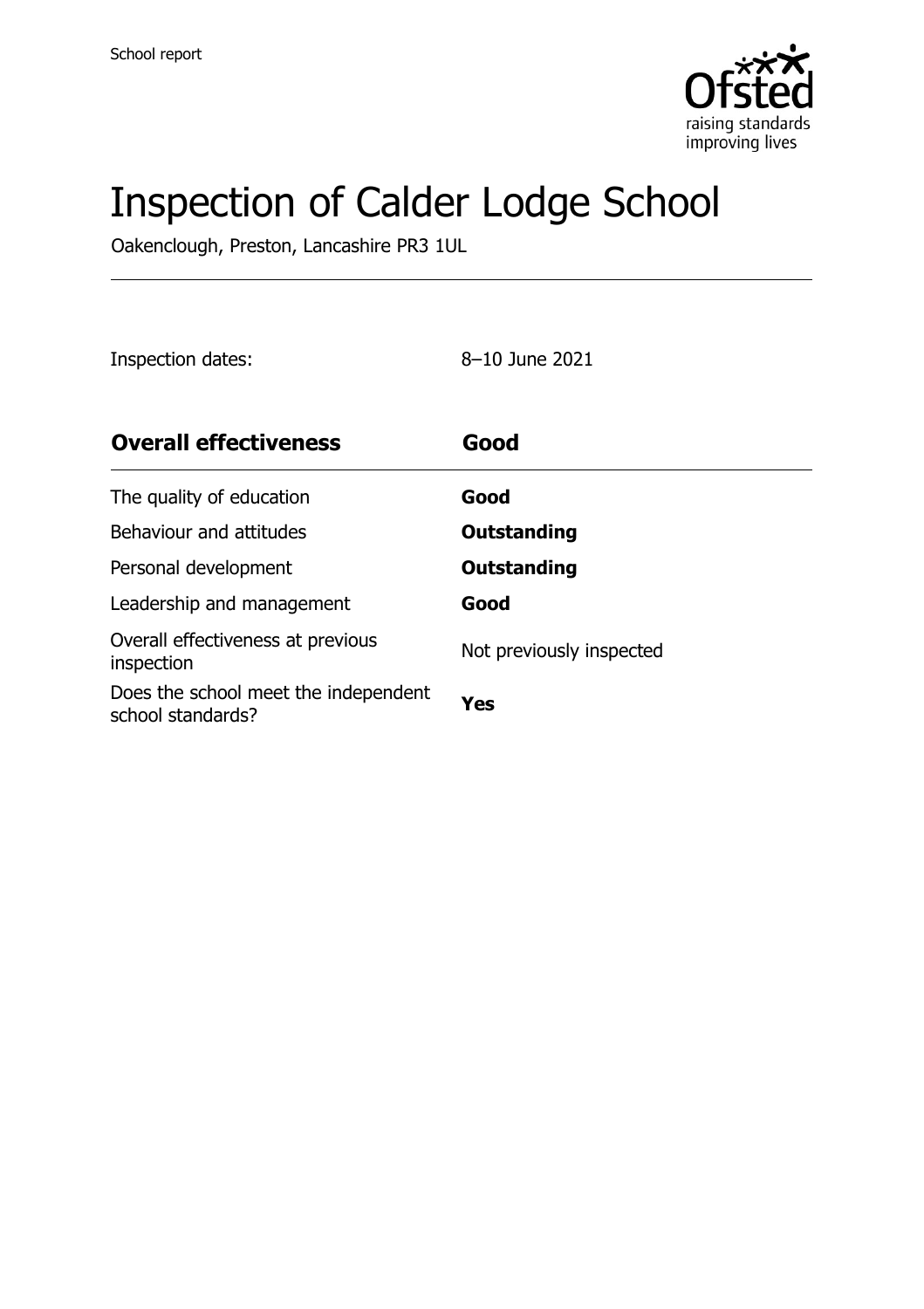

#### **What is it like to attend this school?**

At Calder Lodge, pupils thrive in the calm and nurturing environment. Pupils say that they feel valued and cared for in school. They learn to build very positive relationships because of the help that they receive from highly skilled staff. Pupils learn how to manage their own behaviour and emotions. They understand how their actions can make others feel. This helps them to behave well. Pupils show tolerance and respect for each other. Any bullying is very rare and dealt with swiftly.

Staff expect pupils to do well. Parents and carers greatly value the work of the staff. Parents say how much they appreciate the highly positive impact staff have on their children's learning and behaviour. Pupils feel safe and happy. Their self-esteem grows with every academic success. Pupils enjoy the extensive opportunities to visit, for example, sports venues, safari parks and local places of interest. These, together with other activities, help pupils to build confidence, resilience and teamwork. Pupils take their responsibilities very seriously. This includes as members of the school council, looking after the chickens or keeping local beaches free from litter. Pupils embody the school motto of: 'building confidence, self-worth, resilience and aspiration' in all pupils.

#### **What does the school do well and what does it need to do better?**

Pupils join the school at different points throughout the year. On arrival, they have little trust of others, and little belief in themselves. Pupils arrive with gaps in their knowledge and understanding in most subjects. Leaders quickly establish very positive relationships with pupils and parents. This helps pupils to settle well.

Leaders have designed a curriculum that helps pupils to overcome their many barriers to learning. In most subjects, leaders have identified the precise knowledge that they want pupils to learn. Most curriculum plans are detailed and carefully sequenced. This helps pupils to build on what they know, and to apply their knowledge successfully to new learning. A small number of curriculum plans are not as detailed. The precise knowledge leaders want pupils to learn and remember is not clear. This hinders pupils' learning.

Teachers create a detailed education plan for each pupil. Each plan weaves together carefully what pupils need to know academically, socially and emotionally. This enables teachers to plan effectively for each individual pupil. Teachers use assessment techniques accurately to identify what pupils can do. This helps teachers to plan what each pupil will learn next. Pupils practise what they have been taught. This helps them to build their confidence, remember their learning, and know how to persevere when learning something new.

Pupils work hard. They are very polite and well mannered. Any disruptions to learning are infrequent and dealt with swiftly and sensitively by highly skilled staff. This support helps pupils to quickly re-engage with their learning. Pupils take great pride in their work and achieve well.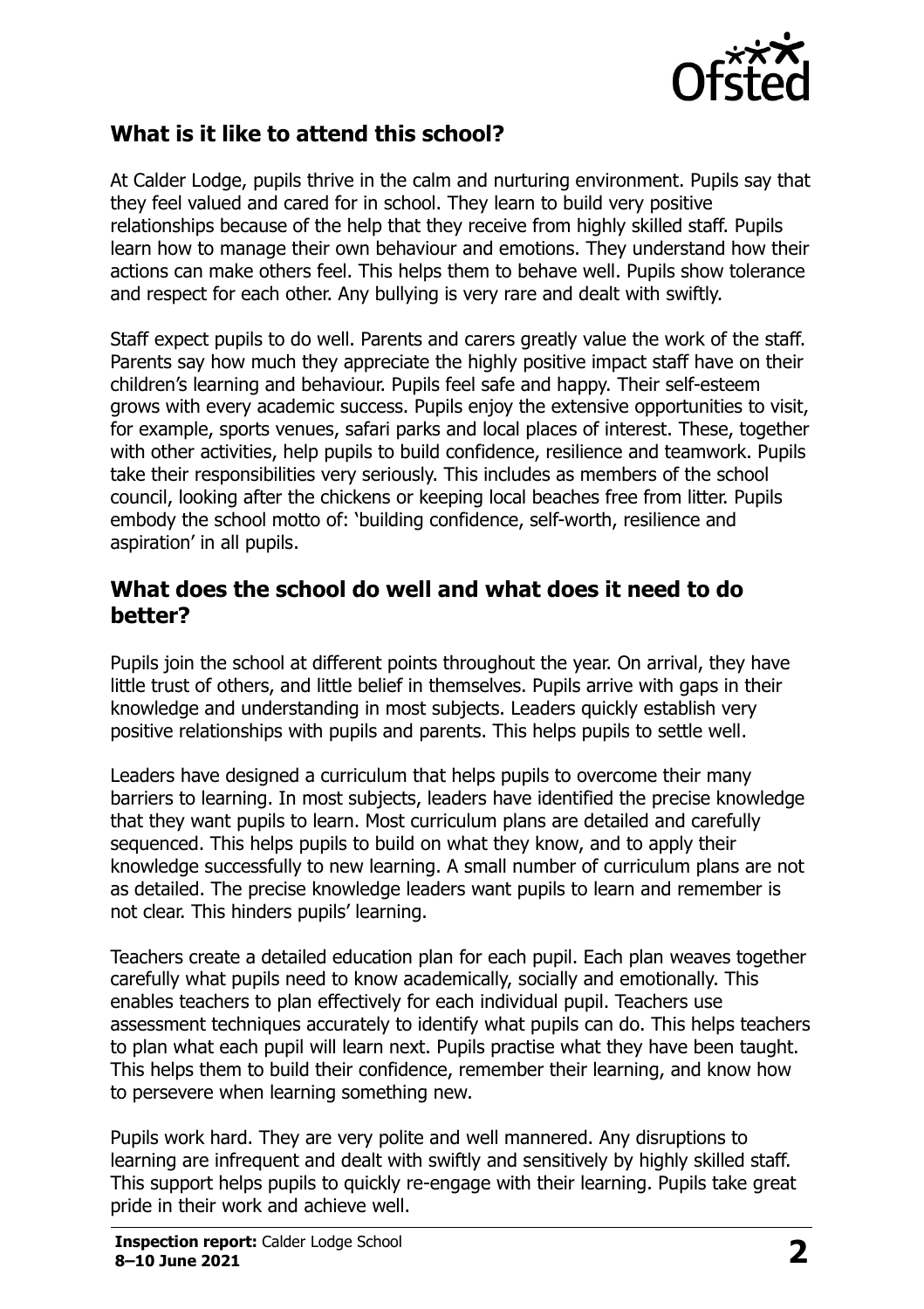

Many pupils do not know the sounds that letters represent when they start school. Teachers ensure that pupils learn these quickly. Pupils read with an adult several times throughout the day. The books that pupils read match the sounds that they are learning in class. Over time, pupils become fluent and accurate readers.

Teachers develop pupils' vocabulary knowledge through a wide range of carefully selected texts. Pupils enjoy listening to stories. Older pupils enjoy discussing the illustrations and the vocabulary that authors use. They enjoy reading across a wide range of subjects when learning new information, for example in science.

Leaders foster pupils' empathy for other people's different faiths, cultures and disabilities. Pupils understand what British values mean to them. They vote for members of the school council and follow the school rules. Pupils help to make decisions. They know how important it is to be fit and to eat healthily. They are prepared very well for the future. Older pupils are aspirational for their future. Many are interested in careers in science or veterinary work.

Members of the proprietor body use their knowledge and experience well to ensure that leaders have the resources, including staff, that they need to manage the school effectively. Staff feel very well supported. The proprietor body holds leaders to account effectively for the quality of education that pupils receive.

The proprietor body ensures that all of the independent school standards are met, including obligations under Schedule 10 of the Equality Act 2010. The accommodation and premises of the site are maintained to a high standard.

### **Safeguarding**

The arrangements for safeguarding are effective.

Leaders ensure that staff receive the appropriate training needed to be able to support pupils' needs well. Skilled staff use a range of highly effective strategies to ensure that pupils are safe, behave in a safe way towards others, and know how to keep themselves safe. Pupils know that there is a trusted adult whom they can talk with if they have any worries or concerns.

Staff understand what to do if they have any concerns about pupils' safety or wellbeing. Leaders enhance this work further through close links with other agencies and charities. Leaders work closely with families to ensure that they also have the practical and emotional help that they need. This has been increasingly important during the COVID-19 (coronavirus) pandemic.

## **What does the school need to do to improve? (Information for the school and proprietor)**

■ In most subjects, including English and mathematics, curriculum plans are carefully sequenced and identify what needs to be taught and when. This is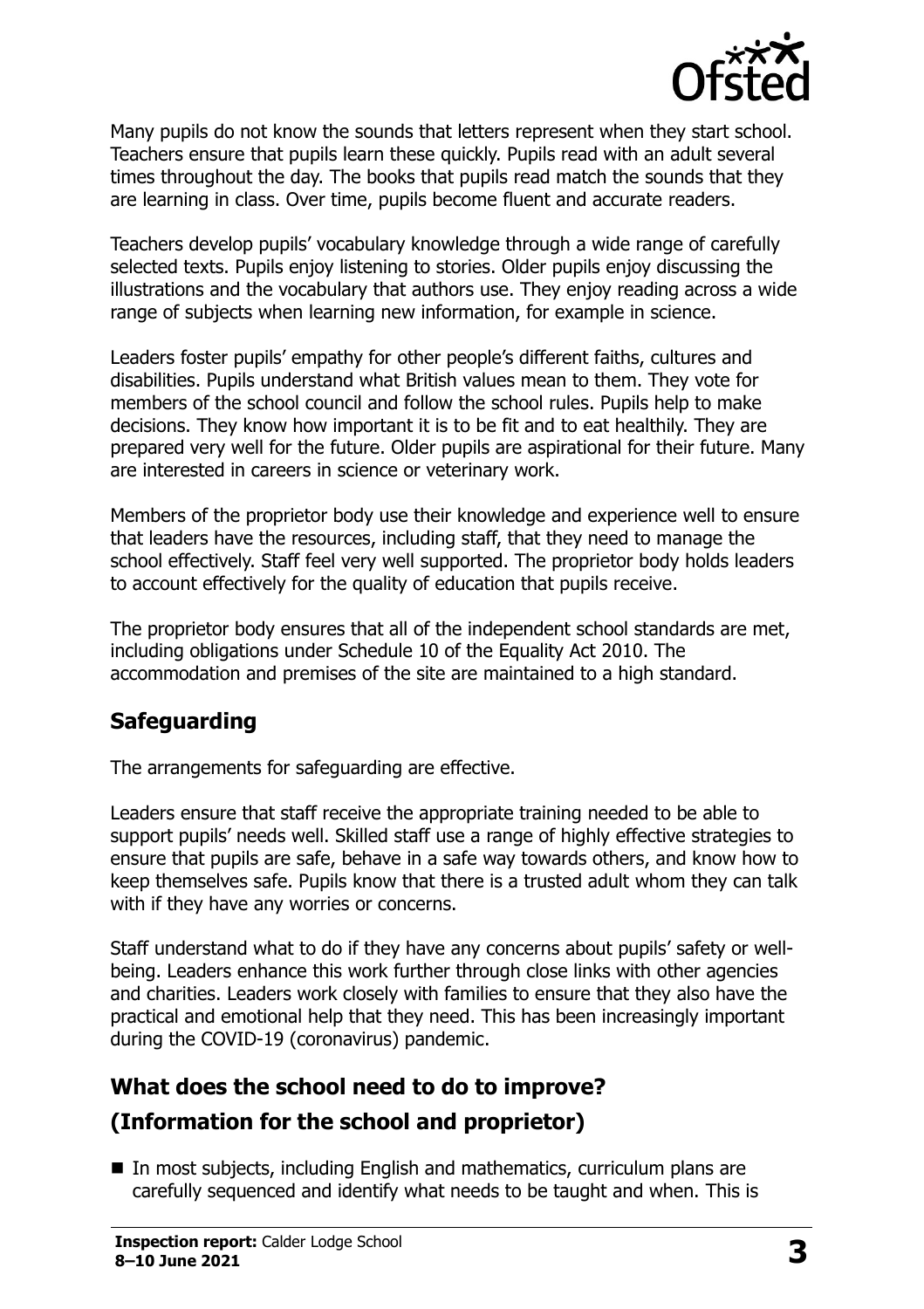

reflected in pupils' detailed individual education plans. However, in some subjects, the plans do not identify the precise knowledge that pupils need to know at key points in time. This hinders pupils' ability to build on what they already know and can do. Leaders need to ensure that curriculum plans are sufficiently detailed so that pupils' knowledge builds effectively over time.

#### **How can I feed back my views?**

You can use [Ofsted Parent View](http://parentview.ofsted.gov.uk/) to give Ofsted your opinion on your child's school, or to find out what other parents and carers think. We use Ofsted Parent View information when deciding which schools to inspect, when to inspect them and as part of their inspection.

The Department for Education has further quidance on how to complain about a school.

If you are the provider and you are not happy with the inspection or the report, you can [complain to Ofsted.](http://www.gov.uk/complain-ofsted-report)

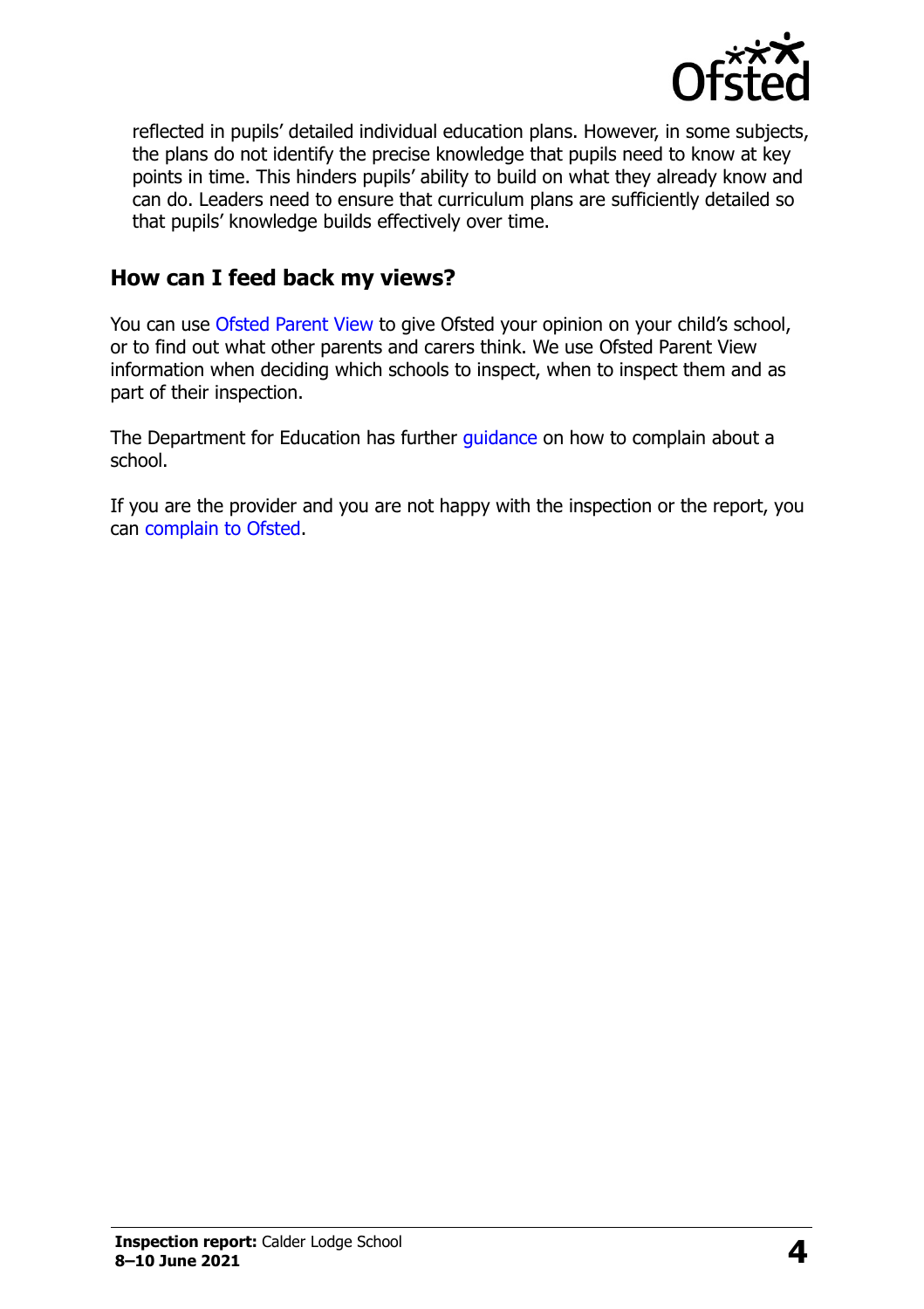

## **School details**

| Unique reference number             | 147548                           |
|-------------------------------------|----------------------------------|
| <b>DfE registration number</b>      | 888/6121                         |
| <b>Local authority</b>              | Lancashire                       |
| <b>Inspection number</b>            | 10193345                         |
| <b>Type of school</b>               | Other independent special school |
| <b>School category</b>              | Independent school               |
| <b>Age range of pupils</b>          | 5 to 11                          |
| <b>Gender of pupils</b>             | <b>Boys</b>                      |
| Number of pupils on the school roll | 26                               |
| <b>Number of part-time pupils</b>   | 0                                |
| <b>Proprietor</b>                   | Calder Lodge Ltd                 |
| <b>Chair</b>                        | Mr Gary Holliday                 |
| <b>Headteacher</b>                  | Mr Dan Creed                     |
| <b>Annual fees (day pupils)</b>     | £36,000                          |
| <b>Telephone number</b>             | 01995 676565                     |
| <b>Website</b>                      | www.calderlodge.school           |
| <b>Email address</b>                | info@calderlodge.school          |
| Date of previous inspection         | Not previously inspected         |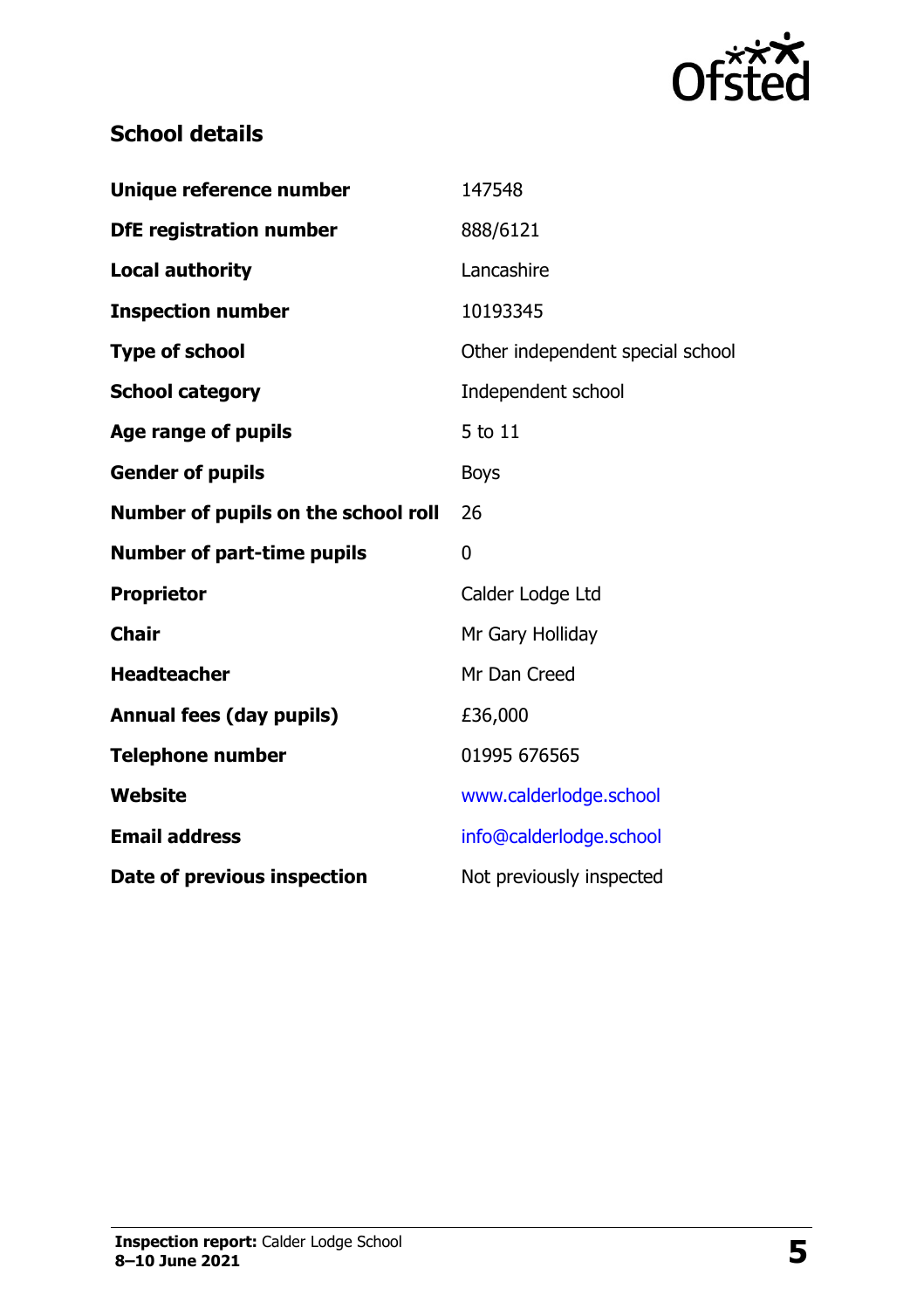

#### **Information about this school**

- All pupils who attend this school have an education, health and care plan related to their social, emotional, behavioural and mental health needs.
- The referral route for placing pupils at the school is through local authorities from across the north west region.
- This was the school's first standard inspection since the school opened in 2019.

### **Information about this inspection**

We carried out this inspection under section 109(1) and (2) of the Education and Skills Act 2008. The purpose of the inspection is to advise the Secretary of State for Education about the school's suitability for continued registration as an independent school.

The school meets the independent school standards. These are the requirements set out in the schedule to the Education (Independent School Standards) Regulations 2014.

- This was the first routine inspection since the COVID-19 pandemic began. The inspector discussed the impact of the pandemic with school leaders and staff and has taken that into account in the evaluation of the school.
- The inspector spoke with the chair of the proprietor body and two members of the board. She also spoke with the headteacher, members of the leadership team and staff. The inspector scrutinised documentation relating to safeguarding. The inspector had a telephone conversation with a representative from one of the local authorities that places pupils at the school.
- The inspector considered the nine responses and free-text comments to Parent View, Ofsted's online questionnaire. She also spoke with parents at the start of the school day. The inspector considered the 10 responses to the staff survey and the seven responses to the pupil survey.
- During the inspection, the inspector considered the following subjects: reading and phonics, mathematics, personal, social, health and economic development, geography, art and science. She met with subject leaders, visited lessons, spoke to teachers and spoke to pupils about their learning and the life of the school. The inspector also looked at pupils' work and listened to pupils read.
- The inspector checked the school's premises and reviewed a range of documentation related to the independent school standards and the work of the school.

#### **Inspection team**

Amanda Stringer, lead inspector Her Majesty's Inspector